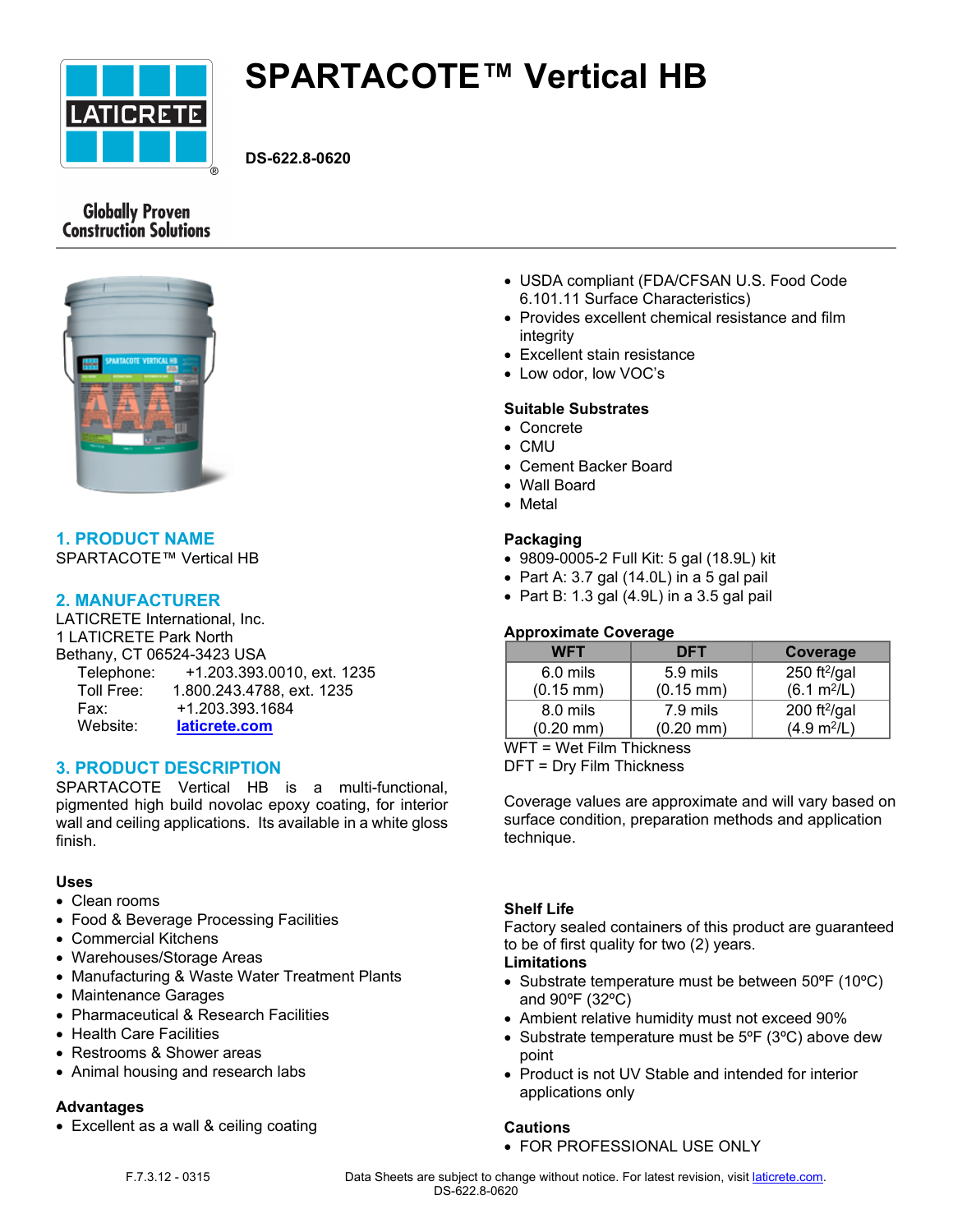- Thoroughly read all technical data sheets, application guidelines, warranty disclaimers and Safety Data Sheets (SDS) prior to use. Application guides are available at www.laticrete.com.
- Wear protective gloves, protective clothing and eye protection.
- Causes severe skin burns. If skin irritation or rash occurs: get medical advice/attention
- Causes serious eye damage. If in eyes: Rinse cautiously with water for several minutes. Remove contact lenses if present and easy to do. Call a physician immediately.
- If swallowed: Rinse mouth do not induce vomiting. Call a physician immediately.
- Keep out of reach of children.

# **4. TECHNICAL DATA**

#### **VOC/LEED Product Information**

10 g/L (as intended for use)

## **Physical Properties**

| <b>Property</b> | <b>Test</b><br><b>Method</b> | <b>Result</b>            |  |
|-----------------|------------------------------|--------------------------|--|
| Adhesion        | <b>ASTM</b><br>D7234         | $>300$ psi               |  |
|                 |                              | ( > 2.1 MPa)             |  |
|                 |                              | <b>Substrate Failure</b> |  |
| Abrasion        | <b>ASTM</b>                  | 92 mg weight loss        |  |
| Strength        | D4060                        | (1000 cycles C17 Wheel)  |  |
| Specular        | <b>ASTM</b>                  |                          |  |
| Gloss           | D <sub>523</sub>             | 85-90                    |  |

#### **Working Properties**

| <b>Property</b>                        | <b>Temperature</b> | Value                                 |
|----------------------------------------|--------------------|---------------------------------------|
| <b>Mix Ratio</b>                       |                    | See section 5.<br><b>INSTALLATION</b> |
| <b>Working Time</b>                    | 50°F (10°C)        | 75 minutes                            |
|                                        | 75°F (24°C)        | 50 minutes                            |
|                                        | 90°F (32°C)        | 25 minutes                            |
| Minimum Re-Coat<br>Time                | 50°F (10°C)        | <b>16-18 hours</b>                    |
|                                        | 75°F (24°C)        | <b>10-20 hours</b>                    |
|                                        | 90°F (32°C)        | 6-8 hours                             |
| <b>Maximum Re-</b><br><b>Coat Time</b> | 50°F (10°C)        | <b>120 hours</b>                      |
|                                        | 75°F (24°C)        | 72 hours                              |
|                                        | 90°F (32°C)        | 48 hours                              |
| <b>Cure Time</b>                       | 50°F (10°C)        | 96 hours                              |
|                                        | 75°F (24°C)        | 24 hours                              |
|                                        | 90°F (32°C)        | 20 hours                              |

**Working properties based on stated temperature and 50% RH. Changes in ambient conditions may cause times to vary.**

Specifications subject to change without notification. Results shown are typical but reflect test procedures used. Actual field performance will depend on installation methods and site conditions.

# **5. INSTALLATION**

#### **Surface Preparation**

Surfaces to be coated must be primed prior to application of SPARTACOTE Vertical HB. Ensure that proper re-coat windows are observed. See applicable primer technical data sheet for surface preparation requirements.

Compatible SPARTACOTE Primers:

- SPARTACOTE General Primer (DS 622.6)
- SPARTACOTE Oil Tolerant Primer (DS 622.9)
- SPARTACOTE WB Epoxy Primer (DS 085.8)

Substrate defects (voids, bugholes, divots, etc.) should be filled smooth with surrounding substrate surface with SPARTACOTE Epoxy Fill Coat (see technical data sheet DS 623.3 for application instructions) prior to the application of SPARTACOTE Vertical HB.

#### **Mixing - by Volume**

SPARTACOTE Vertical HB Pt A: 128 fl.oz. (3.8L) SPARTACOTE Vertical HB Pt B: 48 fl.oz. (1.4L)

Prior to mixing, mechanically mix Part A separately for 1- 2 minutes to disperse any pigments or fillers which may have settled. Mix Part A with Part B for 2-3 minutes until a uniform color and consistency is achieved.

#### **Application - Brush/Roller/Squeegee**

SPARTACOTE Vertical HB may be applied by brush, roller or squeegee. Suggested application thickness per coat is 6-8 mils (0.15-0.2 mm). Spread evenly over all primed surfaces and backroll with a short nap roller to level.

For best results, a total dry film thickness of 12-16 mils is recommended. To achieve this, two coats of SPARTACOTE Vertical HB is required. After the first coat has cured tack free, approximately 10-12 hours at 75°F (24°C), apply a second coat of SPARTACOTE Vertical HB evenly at 6-8 mils (0.15-0.2 mm).

#### **Application - Spraying**

Ensure proper PPE is utilized when spraying. SPARTACOTE Vertical HB is a high solids viscous coating and may require adjustments in spray techniques to achieve the desired finish texture. The following spray equipment has been found suitable for spray application.

- Pump Ratio: 40:1 ratio
- GPM Output: 2.3 gpm (8.7 L/min)
- $\bullet$  Hose Material: 1/2" I.D. (12.7 mm)
- Tip Size: 0.015"-0.021" (0.381-0.533 mm)
- Output PSI: 3000-4000 psi (20.7-27.6 MPa)
- Filter Size: 60 mesh
- Gun: Grayco Flex Plus